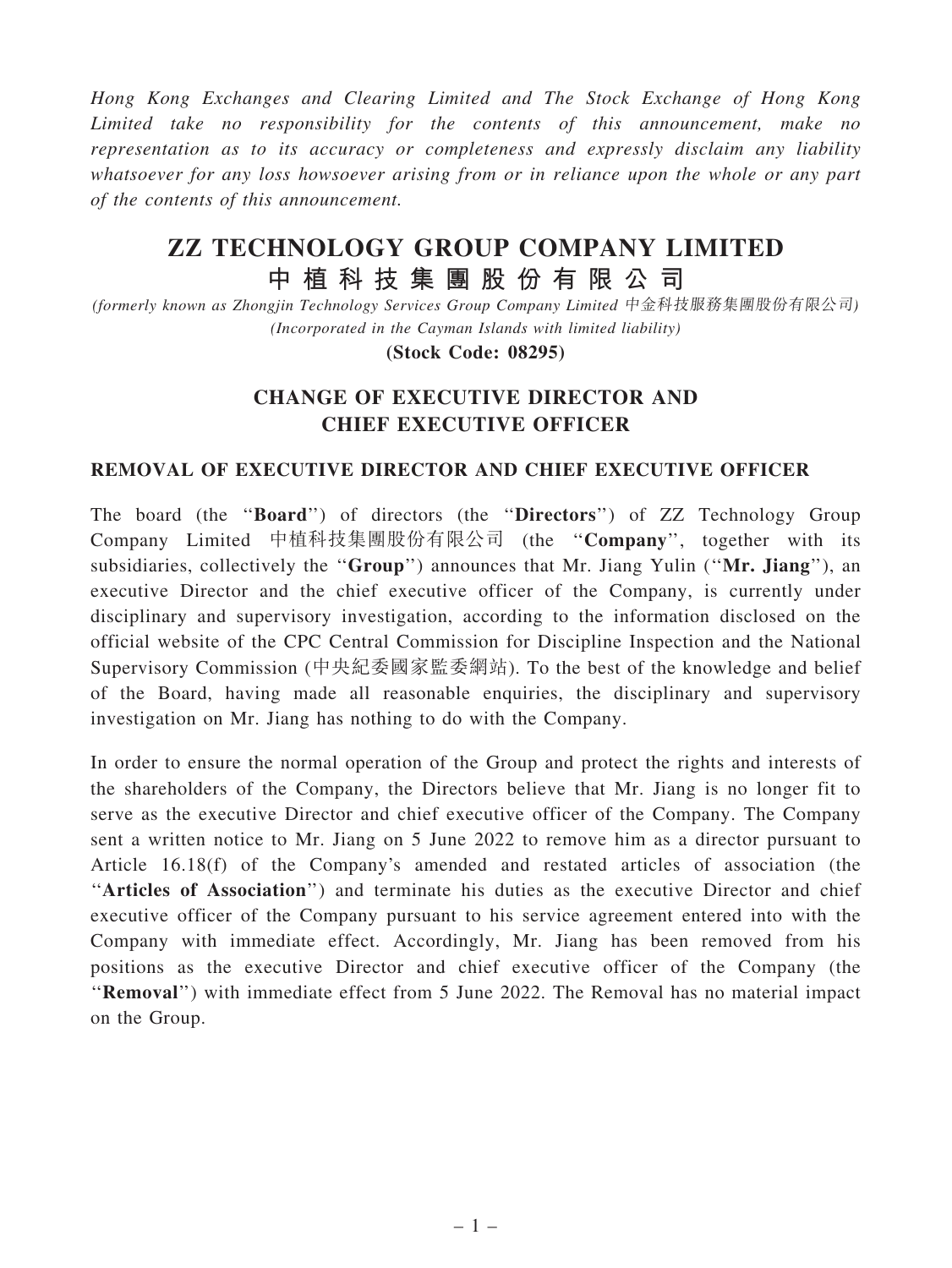Save as disclosed above, the Board is not aware of any disagreement between Mr. Jiang and the Board or any matter that needs to be brought to the attention of the shareholders of the Company or The Stock Exchange of Hong Kong Limited (the ''Stock Exchange'').

The Board is of the opinion that the removal will not have any adverse impact on the operations of the Group, which continues carrying out its day-to-day business operations.

## APPOINTMENT OF EXECUTIVE DIRECTOR AND CHIEF EXECUTIVE OFFICER

The Board is pleased to announce that Mr. LIU Yang ("Mr. Liu") has been appointed as an executive Director and the chief executive officer of the Company with effect from 5 June 2022.

The biographical details of Mr. Liu are set out as below:

Mr. Liu, aged 37, a certified public accountant in China, joined Zhongzhi Capital Management Company Limited\* (中植資本管理有限公司), under the control of the holding company (as defined in the Rules Governing the Listing of Securities on the GEM of the Stock Exchange (the ''GEM Listing Rules'')) of the Company, as a Co-President in August 2013. He is a director of Dalian Kingwisoft Technology Co., Ltd.\* (大連金慧融智科技股份 有限公司), a wholly-owned subsidiary of the Company since December 2020. Mr. Liu worked as a Senior Investment Manager for CSC Financial Co., Ltd.\* (中信建投股份有限 公司) from April 2011 to July 2013 and as an Assistant Manager for KPMG Huazhen LLP\* (畢馬威華振會計師事務所) from 2008 to 2011. Mr. Liu has more than 10 years of experience in corporate management and investment, and is deeply engaged in the field of corporate services. He received a degree in management from Renmin University of China in 2008.

Mr. Liu has entered into a service agreement with the Company for a term of three years commencing from 5 June 2022 subject to termination in certain circumstances as stipulated in the service agreement. Mr. Liu is entitled to receive a remuneration of RMB960,000 (equivalent to approximately HK\$1,130,000) per annum which was determined by the remuneration committee of the Company with reference to, among other things, his duties and responsibilities of the Group. Pursuant to the Articles of Association, Mr. Liu shall hold office until the forthcoming annual general meeting of the Company and be eligible for re-election.